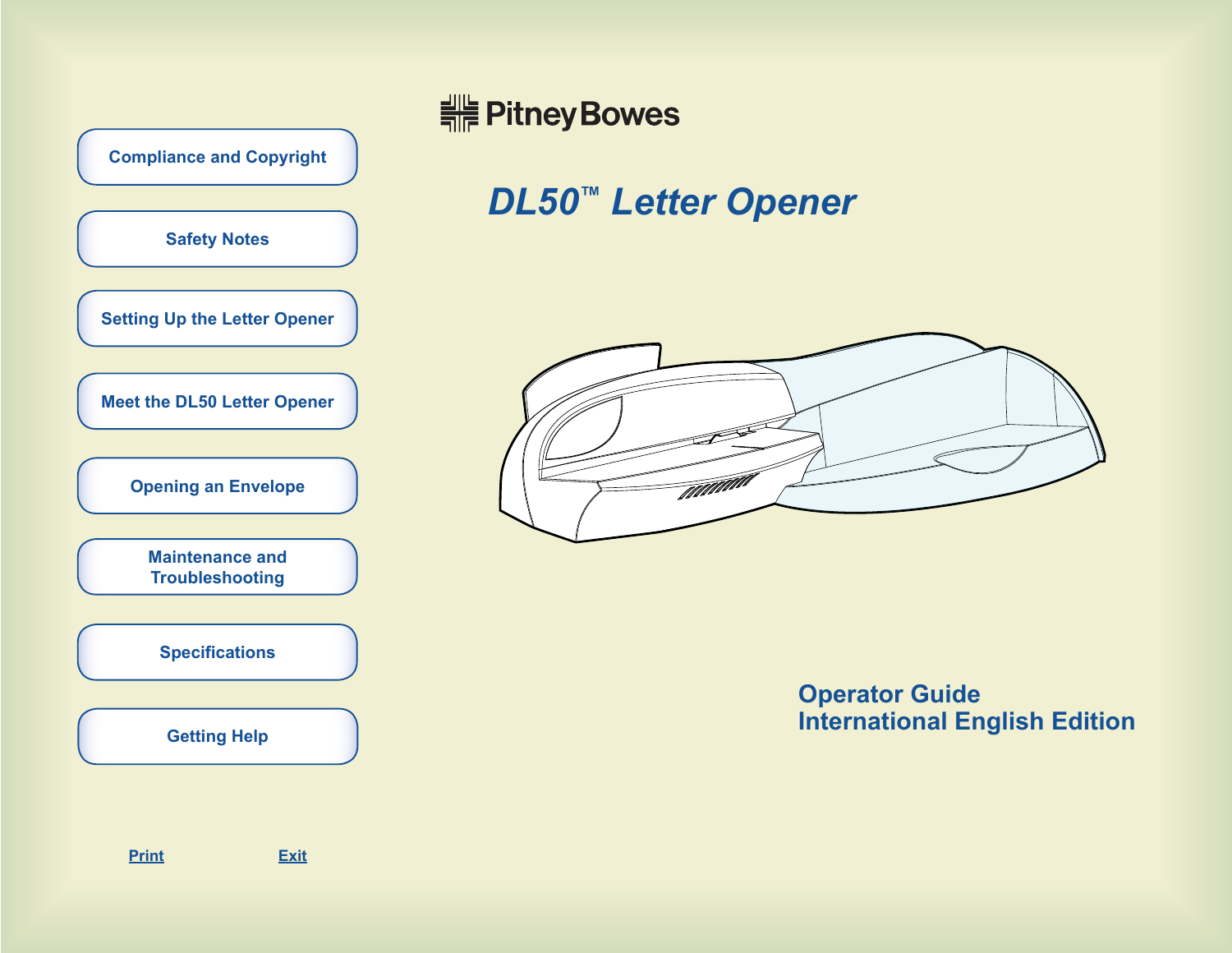### **NOTICE**

The use of this information by the recipient or others for purposes other than the repair, adjustment or operation of Pitney Bowes equipment may constitute an infringement of patent and/or other intellectual property rights of Pitney Bowes or others. Pitney Bowes assumes no responsibility for any such use of the information.

Except as provided in writing, duly signed by an officer of Pitney Bowes, no license, either express or implied, under any Pitney Bowes or any third party's patent, copyright, or other intellectual property rights is granted by providing this information.

### SV62218 Rev. A

First Edition, September, 2008.

©2008 Pitney Bowes Inc. All rights reserved.

This book may not be reproduced in whole or in part in any fashion or stored in a retrieval system of any type or transmitted by any means, electronically or mechanically, without the express written permission of Pitney Bowes. We have made every reasonable effort to assure the accuracy and usefulness of this manual, however we can not assume responsibility for errors or omissions or liability for the misuse or misapplication of our products. DL50 and Pitney Bowes Supply Line are trademarks or registered trademarks of Pitney Bowes, Inc.

### **Approvals Electromagnetic Compatibility**

### **United States**

**NOTE:** This equipment has been tested and found to comply with the limits for a Class B digital device, pursuant to part 15 of the FCC rules. These limits are designed to provide reasonable protection against interference in a residential installation. This equipment generates, uses, and can radiate radio frequency energy and, if not installed and used in accordance with the instruction manual, may cause interference to radio communications. However, there is no guarantee that interference will not occur in a particular installation. If this equipment does cause interference to radio or television reception, which can be determined by turning the equipment off and on, the user is encouraged to try to correct the interference by one or more of the following measures:

- Reorient or relocate the receiving antenna.
- Increase the separation between the equipment and receiver.
- Connect the equipment into an outlet on a circuit different from that to which the receiver is connected.
- Consult the dealer or an experienced radio/TV technician

**CAUTION:** Changes or modifications to this equipment not expressly approved by the party responsible for compliance (Pitney Bowes) could void the user's authority to operate the equipment.

### **Canada**

This Class B digital apparatus complies with Canadian ICES-003. Cet appareil numérique de la classe B est conforme à la norme NMB-003 du Canada.

### **European Union (CE)**

It is certified that this product complies with all applicable Directives of the European Union.

Use only the AC Power Adapter supplied with the product. For a formal Declaration of Conformity please contact Pitney Bowes Compliance Engineering Department, Pitney Bowes Limited, Elizabeth Way, Harlow, Essex CM19 5BD England. Telephone +44 (0)1279 426731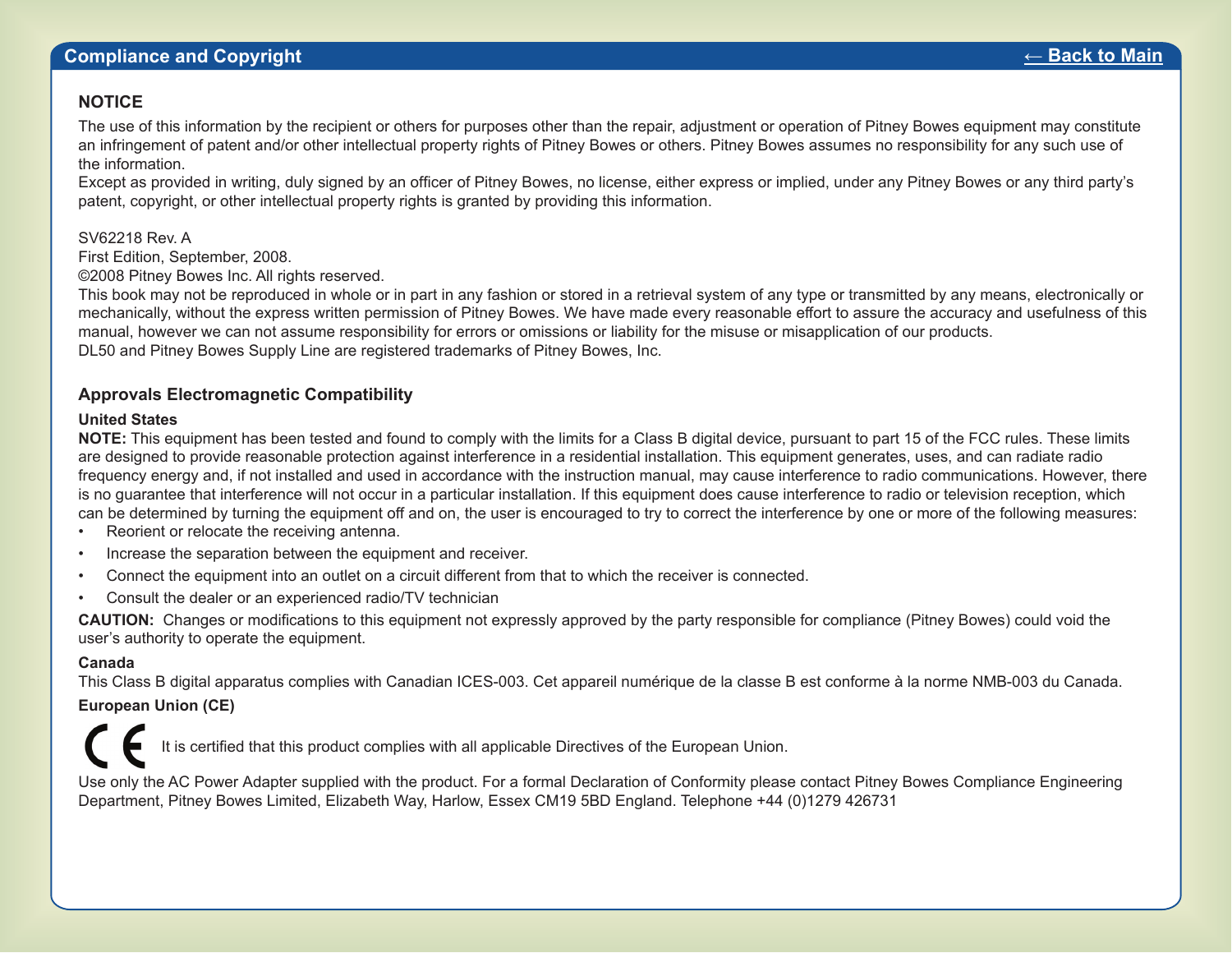Follow the normal safety precautions for all office equipment:

- Use only Pitney Bowes approved supplies, in particular aerosol dusters. Improper storage and use of aerosol dusters or flammable aerosol dusters, can cause an explosive-like condition that could result in a personal injury and/or property damage. Never use aerosol dusters labeled flammable and always read instructions and safety precautions on the duster container label.
- Material Safety Data Sheets can be obtained on the web or from our Supply Line™. Refer to the Contact Information List for more information.
- Avoid touching moving parts or materials while the machine is in use. Keep hands, loose clothing, jewelry and long hair away from all moving parts.
- Do not remove covers or defeat safety interlock switches. Covers enclose hazardous parts that should only be accessed by properly trained service personnel. Immediately report to service any damaged or non-functioning components that renders the unit unsafe.
- Place the unit in an accessible location to allow for proper venting of the equipment and to facilitate servicing.
- Use the AC adaptor/power supply included with this letter opener. Third-party adaptors may damage the letter opener.
- Connect the AC adaptor into a wall outlet located near the machine and easily  $\frac{\partial^2 \mathbf{F}}{\partial \mathbf{F}}$
- The AC adaptor is the primary means to disconnect the machine fromWKH\$&VXSSO\
- Do not route the AC adaptor cords over sharp edges or trapped between furniture.
- Be certain the area in front of the wall outlet into which the AC adaptor is connected is free from obstruction.
- Before clearing a jam, be sure machine mechanisms come to a stop.
- When removing jammed material, avoid using too much force to protect against minor personal injury and damaging equipment.
- To prevent overheating, do not cover the vent openings.
- Avoid using wall outlets that are controlled by wall switches, or shared with other equipment. If a wall outlet controlled by a wall switch is used, mail could be interrupted if the letter opener is plugged in when the wall switch is used to turn power off.
- Operation of this equipment without periodic maintenance will inhibit optimum operating performance and could cause the equipment to malfunction. Contact your machine supplier for required service schedule.
- Read all instructions before attempting to operate the equipment.
- Use this equipment only for its intended purpose.
- Always follow the specific occupational safety and health standards for your workplace.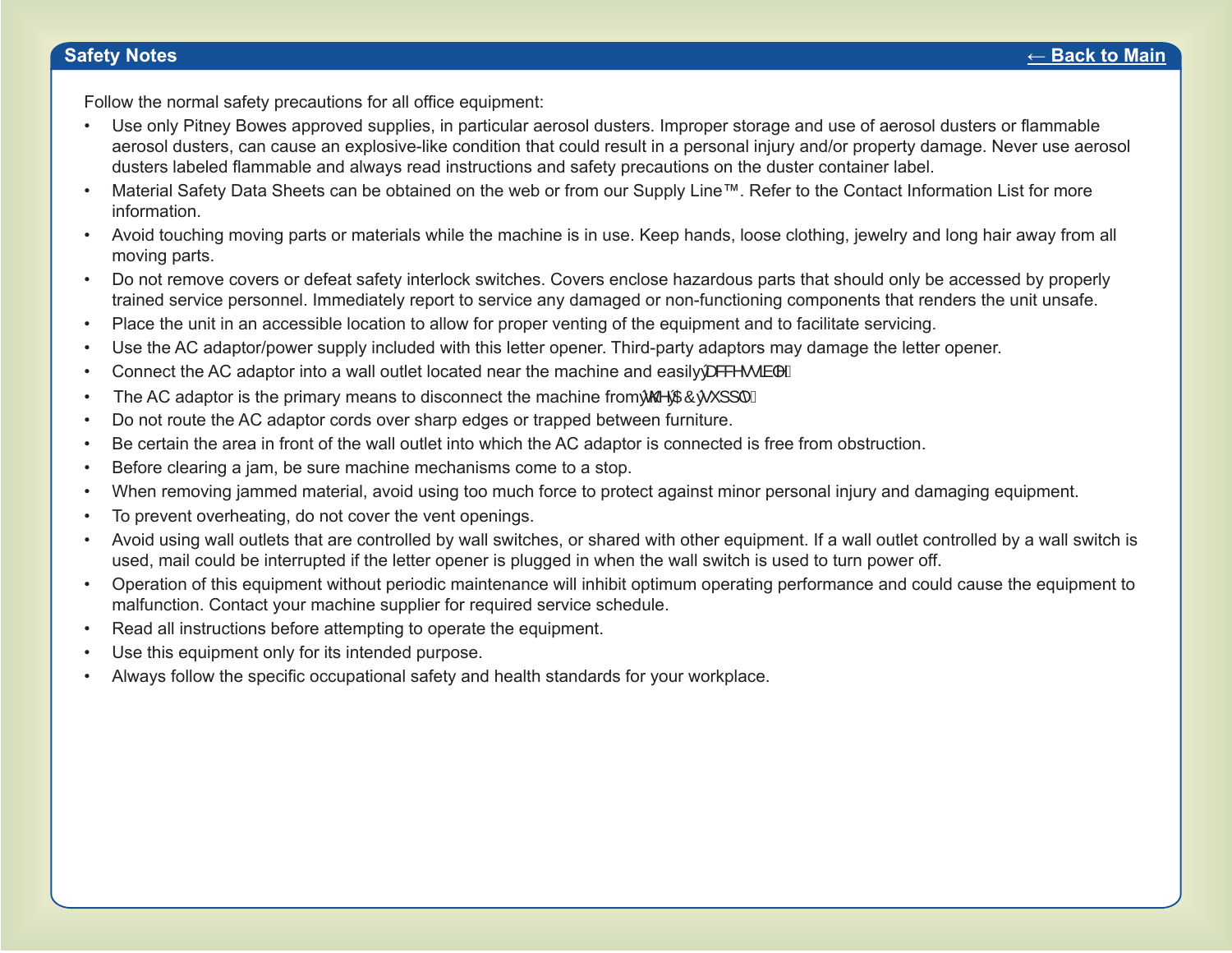# **Setting Up the Letter Opener** *←* **Back to Main**



**IMPORTANT:** Please review the Safety Notes before setting up the DL50.









NOTE: Attach the appropriate adapter.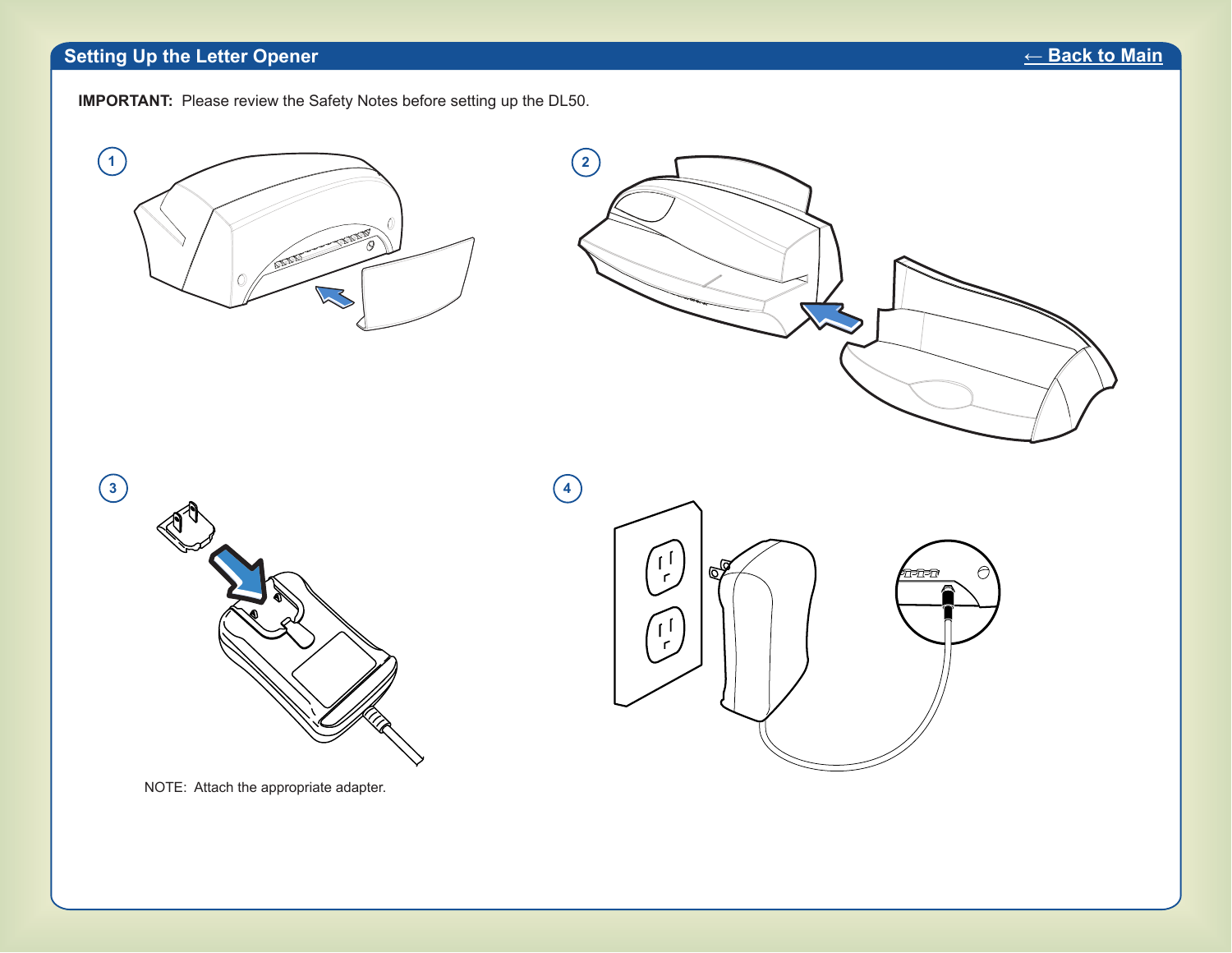### **Meet the DL50 Letter Opener** *←* **Back to Main**

The DL50 Letter Opener cleanly opens an envelope by cutting a thin paper strip off of the top. The DL50 then stacks the envelope, and separates the paper strips into the waste area on the stacker tray.

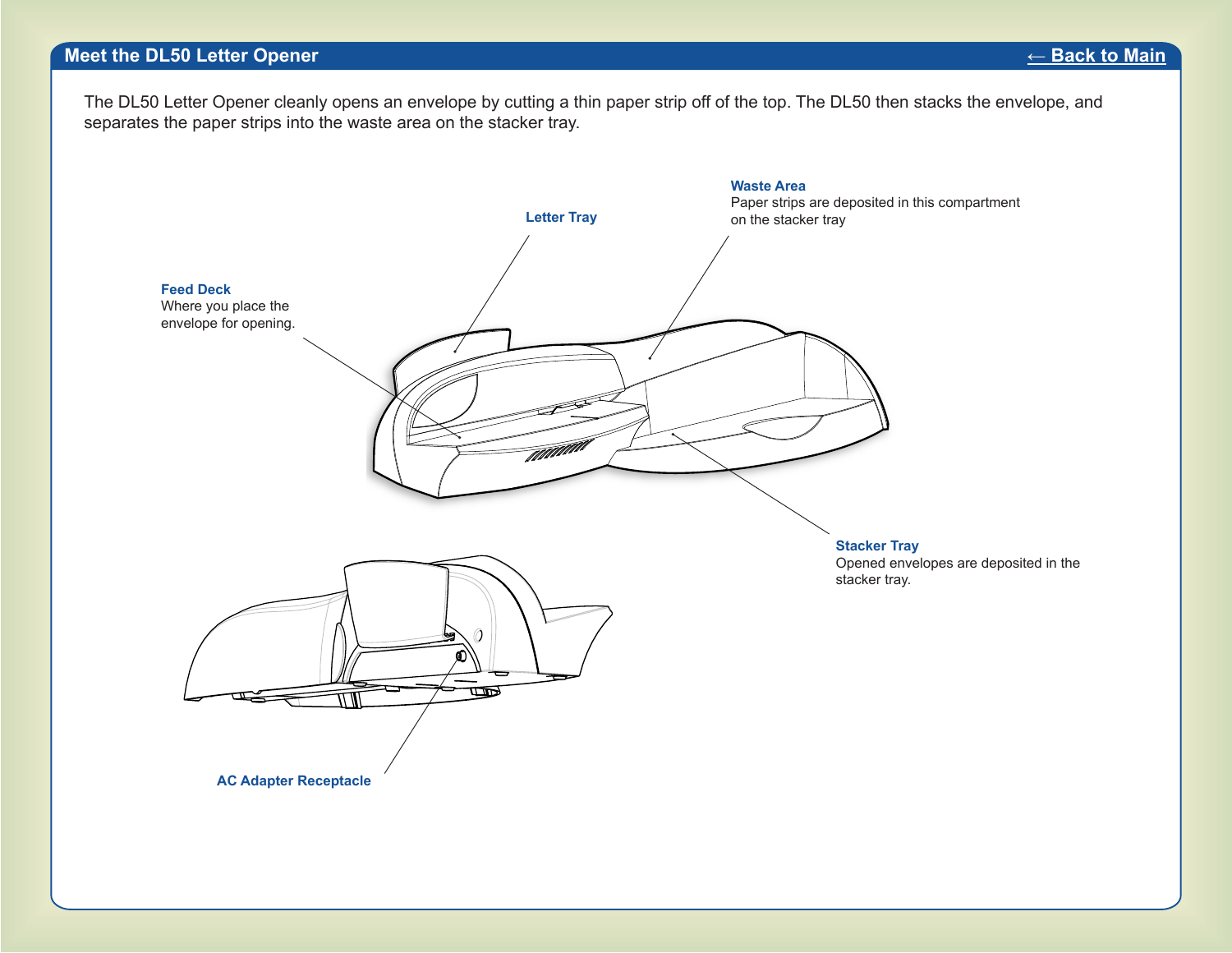### **Opening an Envelope** *←* **Back to Main**

Follow the steps below to open an envelope.

- 1. Tap the envelope so that contents fall away from the edge of the envelope to be opened. **IMPORTANT:** Make sure that coins, staples, paper clips, or other objects that may damage the knives of the letter opener are tapped away from the edge of the envelope to be opened.
- 2. Place the envelope on the feed deck so the edge to be opened is against the feeder wall.
- 3. Slide the envelope to the right. The letter opener will open the envelope and deposit it in the stacker tray.

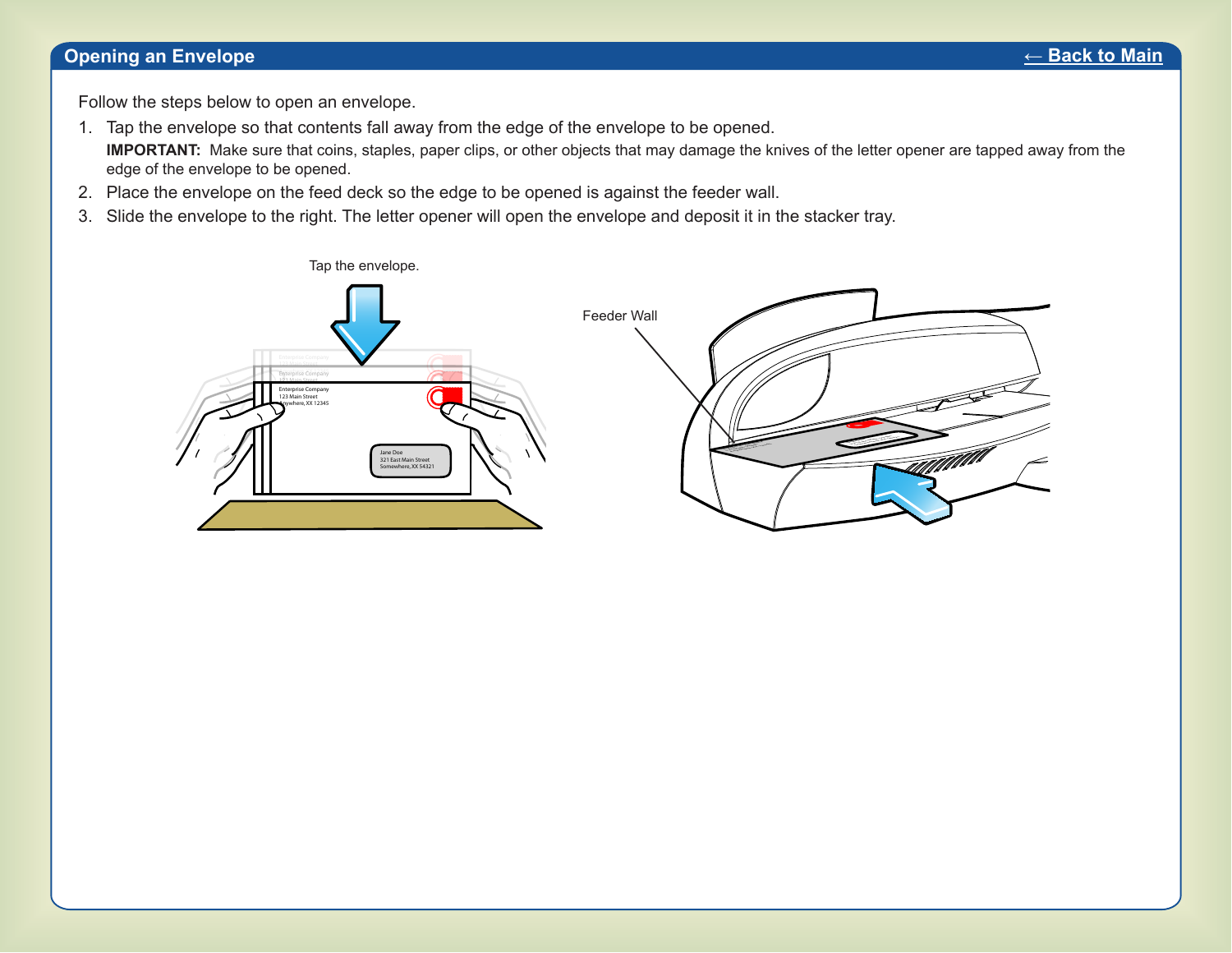### *Emptying the Stacker Tray*

Remove the stacker tray and empty the waste area frequently, as a large accumulation of paper strips can interfere with proper operation of the letter opener.

### *Clearing a Jam*

- 1. Unplug the power cord to stop the letter opener from running.
- 2. Remove the envelope by pulling back to the left.
- 3. Plug the power cord back in to resume processing mail.

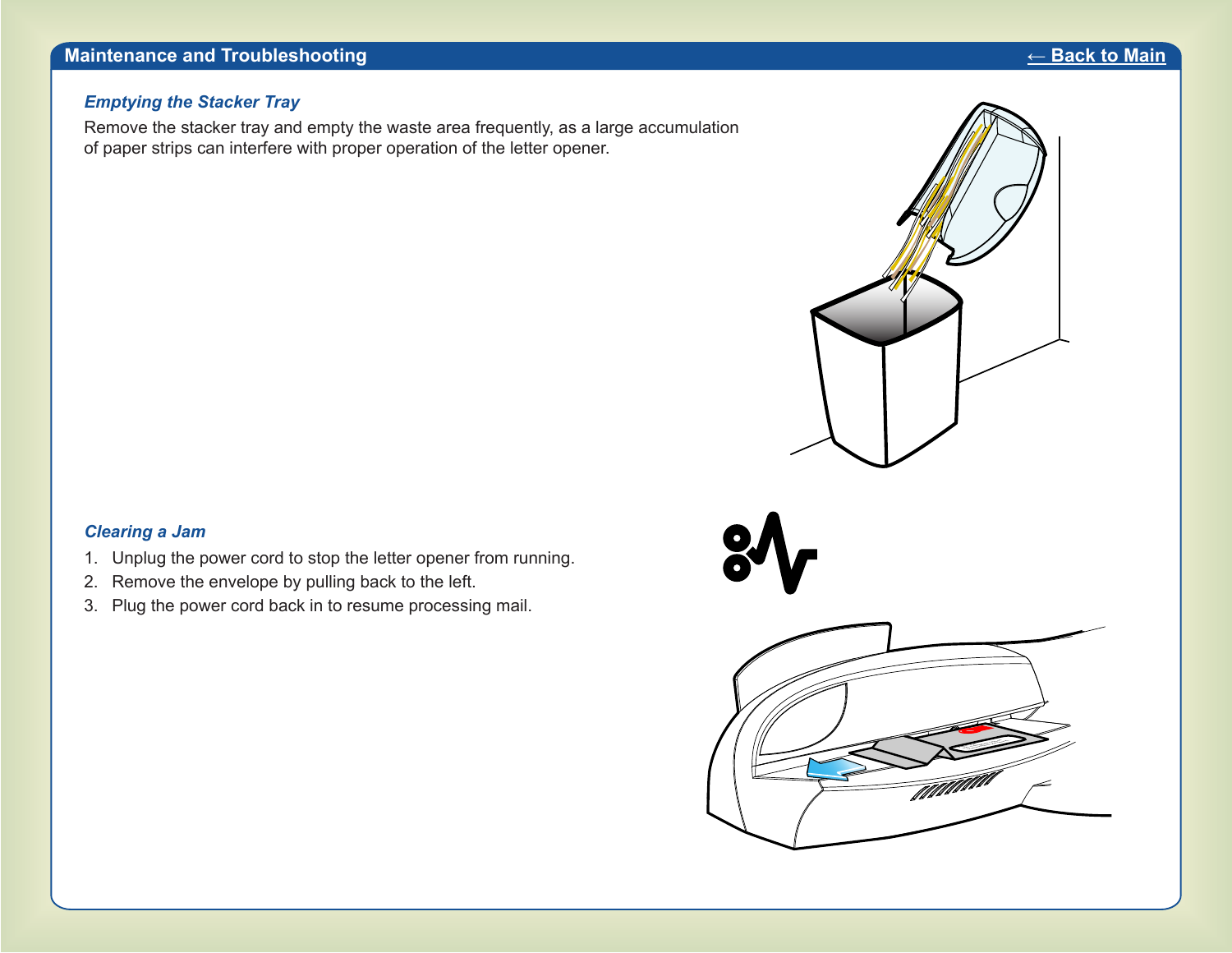# *Equipment Specifications*

| <b>Physical Dimensions</b>  | <b>With Stacker Tray</b><br>Height: 4.53 in. (11.5 cm)<br>Depth: 9.84 in. (25 cm)<br>Length: 23.6 in. (60 cm)                                                                                                                                                                                                                                                                                                        | <b>Without Stacker Tray</b><br>Height: 4.53 in. (11.5 cm)<br>Depth: 7.09 in. (18 cm)<br>Length: 10.6 in. (27 cm) |
|-----------------------------|----------------------------------------------------------------------------------------------------------------------------------------------------------------------------------------------------------------------------------------------------------------------------------------------------------------------------------------------------------------------------------------------------------------------|------------------------------------------------------------------------------------------------------------------|
| Weight                      | With Stacker Tray<br>3.02 lbs. (1370g)                                                                                                                                                                                                                                                                                                                                                                               | <b>Without Stacker Tray</b><br>2.16 lbs. (980g)                                                                  |
| Electrical                  | 100-240 VAC, 50/60 Hz                                                                                                                                                                                                                                                                                                                                                                                                |                                                                                                                  |
| <b>Acoustical Noise</b>     | 64 dBA                                                                                                                                                                                                                                                                                                                                                                                                               |                                                                                                                  |
| Throughput                  | Up to 20 letters per minute                                                                                                                                                                                                                                                                                                                                                                                          |                                                                                                                  |
| <b>Product Life</b>         | 5 years or 20,000 cycles                                                                                                                                                                                                                                                                                                                                                                                             |                                                                                                                  |
| <b>Environmental Limits</b> | Operating Limits °F (°C)<br>Temperature: 55 (13) to 95 (35)<br>Humidity: 8% to 95%<br>Maximum Wet Bulb Temperature: 80 (27)<br>Storage Limits °F (°C)<br>Temperature: 15 (-9) to 120 (49)<br>Humidity: 5% to 95%<br>Maximum Wet Bulb Temperature: 85 (29)<br>Transit (>24h) Limits $\degree$ F ( $\degree$ C)<br>Temperature: -40 (-40) to 140 (60)<br>Humidity: 5% to 100%<br>Maximum Wet Bulb Temperature: 85 (29) |                                                                                                                  |

# *Material Specifications*

| Envelope Size             | Min.: 3 in. (76.2 mm) x 5 in. (127 mm)<br>  Max.: 10.24 in. (260 mm) x 12.99 in. (330 mm) |
|---------------------------|-------------------------------------------------------------------------------------------|
| <b>Envelope Thickness</b> | Min.: 0.008 in. (0.20 mm)<br>Max.: 0.24 in. (6 mm)                                        |